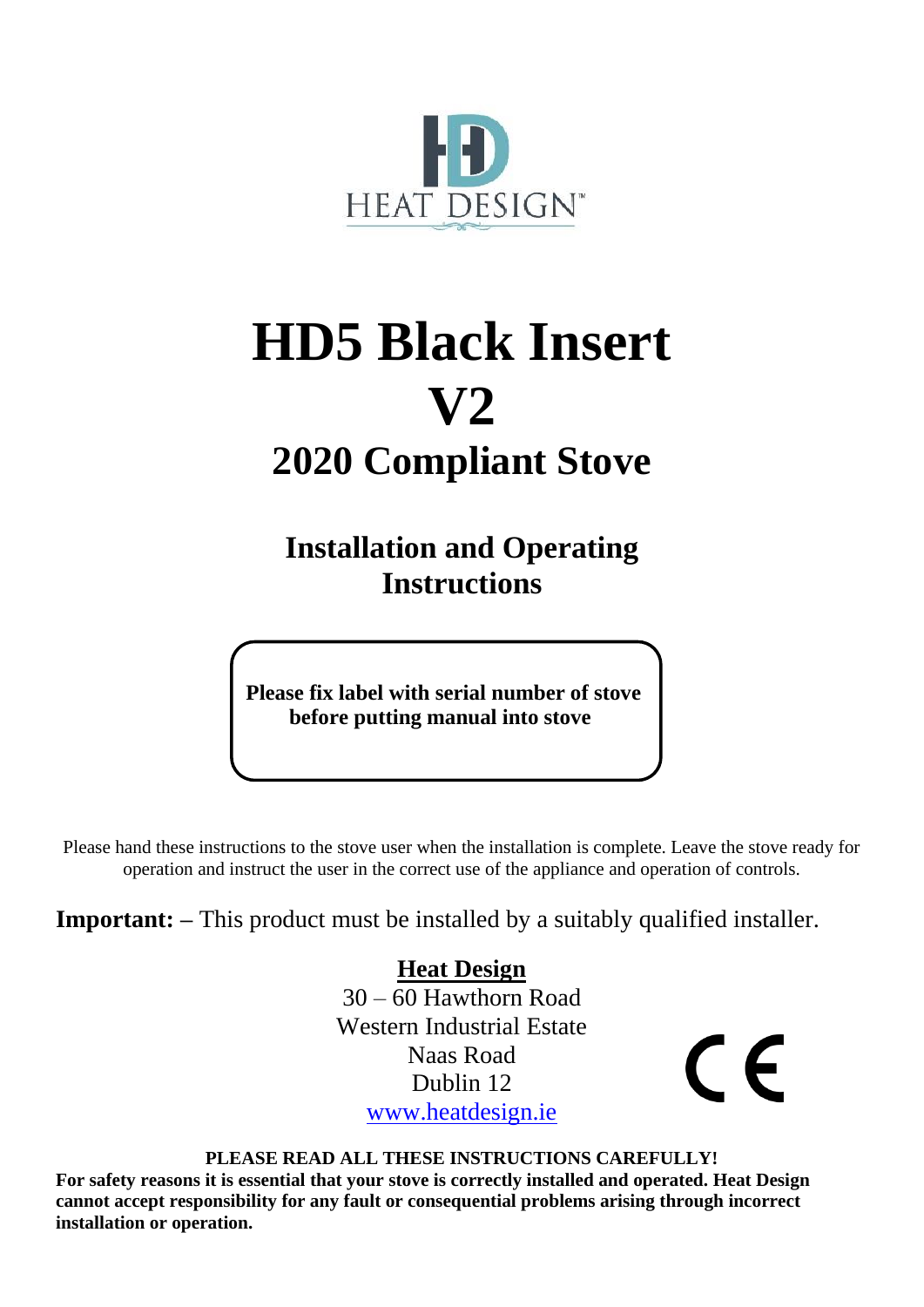| <b>Section</b>                                                                                                                                                                                                    | Page No                                                |  |
|-------------------------------------------------------------------------------------------------------------------------------------------------------------------------------------------------------------------|--------------------------------------------------------|--|
| 1. Component Identification and Assembly                                                                                                                                                                          | $\overline{2}$                                         |  |
| 2. Stove Commissioning Checklist                                                                                                                                                                                  | 3                                                      |  |
| 3. Installation Instructions<br>Warnings and important safety information<br>Health & Safety Precautions                                                                                                          | 4<br>$\overline{4}$<br>$\overline{4}$                  |  |
| 4 Installation Information<br>4.4 Fitting the Stove                                                                                                                                                               | 5<br>$\overline{7}$                                    |  |
| 5. Technical Data                                                                                                                                                                                                 | 8                                                      |  |
| 6. Operating Instructions<br>6.1 Air controls<br>6.2 Cleaning<br>6.3 Fuels<br>6.4 Notes on Wood Burning<br>6.6 Lighting the stove<br>6.7 Re-fuelling<br>6.8 Shutting down<br>6.9 Maintenance<br>6.10 Seasonal Use | 9<br>9<br>10<br>10<br>10<br>10<br>11<br>11<br>12<br>12 |  |
| 7. Safety Notes for your Guidance                                                                                                                                                                                 | 12                                                     |  |
| 8. Frequently Asked Questions                                                                                                                                                                                     | 14                                                     |  |
| 9. Spare Parts List & Codes HD5 Black Insert                                                                                                                                                                      | 15                                                     |  |
| 10. Guidance Note                                                                                                                                                                                                 | 16                                                     |  |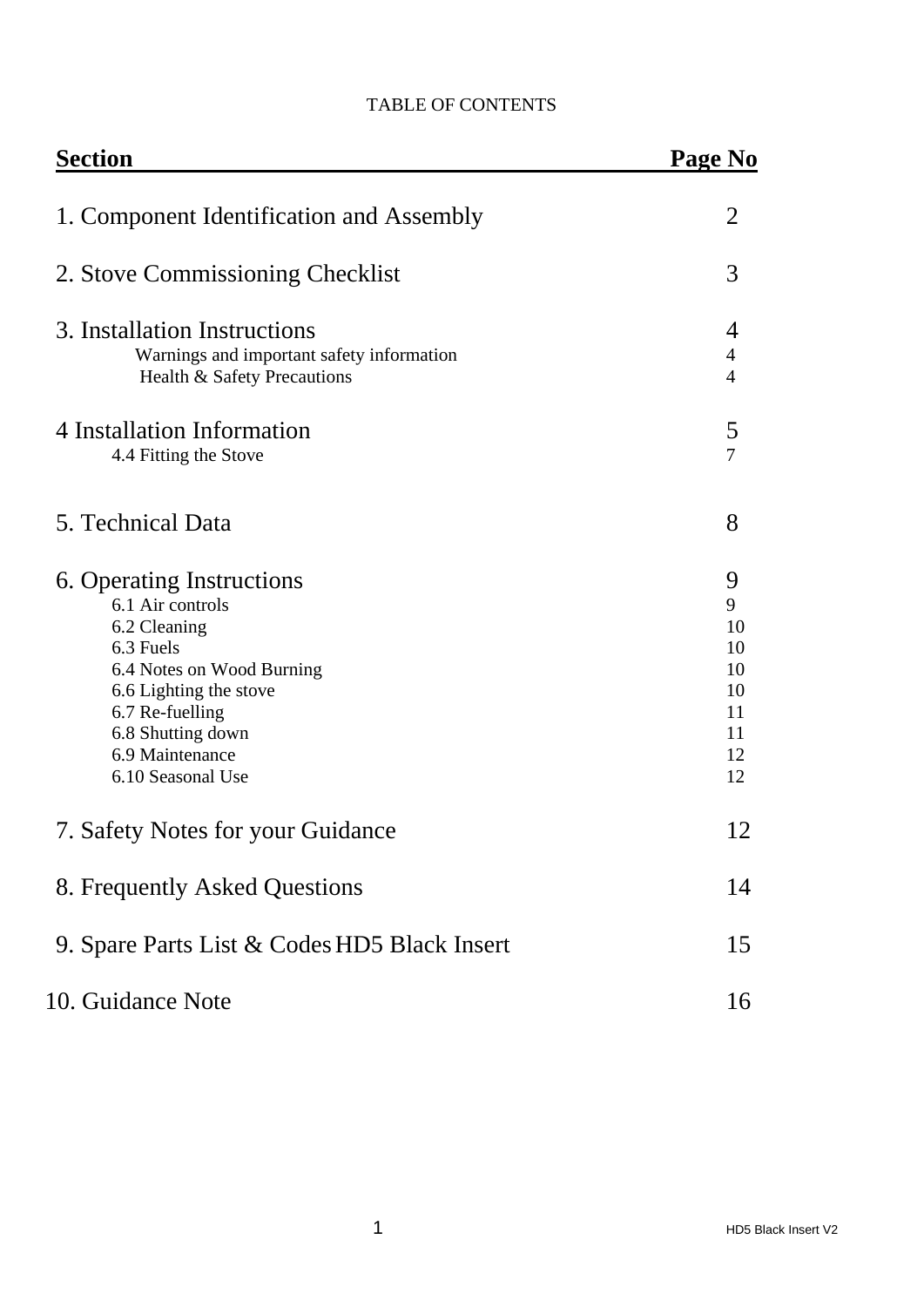## **1. Component Identification and Assembly**



**Fig 2 – Stove Assembly and controls**

**You're HD5 Black Insert Stove is shipped securely packed and strapped. Carefully remove any straps and remove all wood, cardboard and any plastic packaging, open the door and remove all the contents.** 

- 1 To remove the lower baffle: First remove the ashtray and coal catcher, then lift and push the baffle forward so it rests on the two support brackets on either side of the stove. Remove the right hand side plate, then remove the grate and left hand side plate. The baffle can be removed now. Take care the back plate does not fall forward, remove if necessary.
- 2.1 Now proceed to install the stove according to these instructions and current installation standards or HETAS advice. The internal parts of the stove can be re-assembled as the reverse of the previous removal instructions. **Always Ref Building Reg's Document J if unsure.**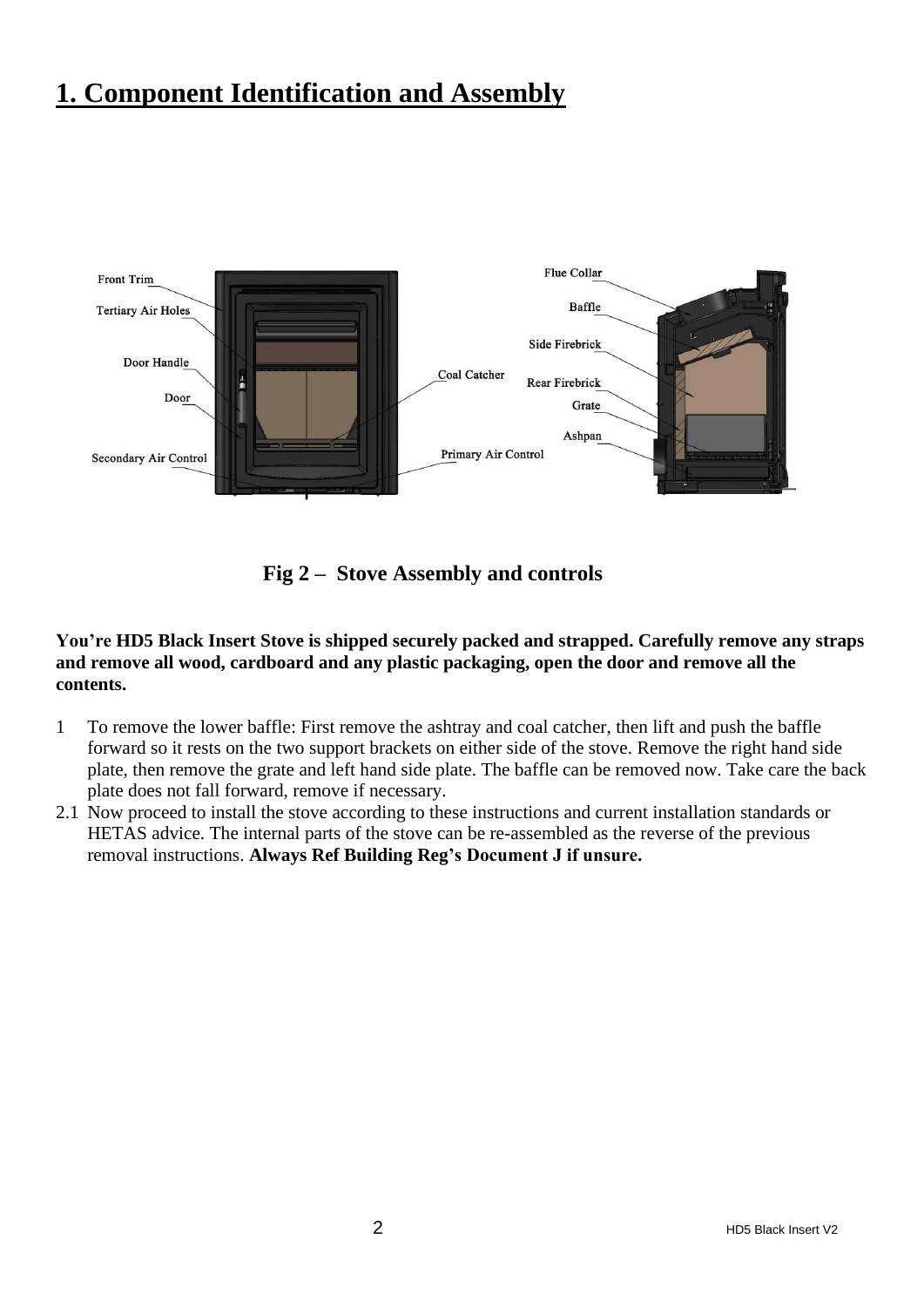# **2. Stove Commissioning Checklist**

Please complete the form below as it will be of great assistance in the unlikely event that there is a problem with the stove or a warranty claim needs to be made. Please contact the installer or dealer if there is a problem.

### Retailer from whom the appliance was purchased

#### Complete upon stove installation

|--|--|

Model Number: (HD5 Black Insert V2) …………………...

Serial Number: …………………………………………………………

| Fitter/Plumber |
|----------------|
|                |
| Address:       |
|                |

| Commissioning Checklist – Installer to complete and sign-off                               |  |  |  |
|--------------------------------------------------------------------------------------------|--|--|--|
| Stove correctly flued according to building regulations                                    |  |  |  |
| Flue swept and integrity of flue verified                                                  |  |  |  |
| Smoke test completed on installed stove                                                    |  |  |  |
| Spillage test completed                                                                    |  |  |  |
| Use of appliance and operation of controls explained to end-user                           |  |  |  |
| Check that specified clearance to combustibles has been adhered to                         |  |  |  |
| Instruction manual handed to end-user / Notice plate completed and<br>fixed into position. |  |  |  |
|                                                                                            |  |  |  |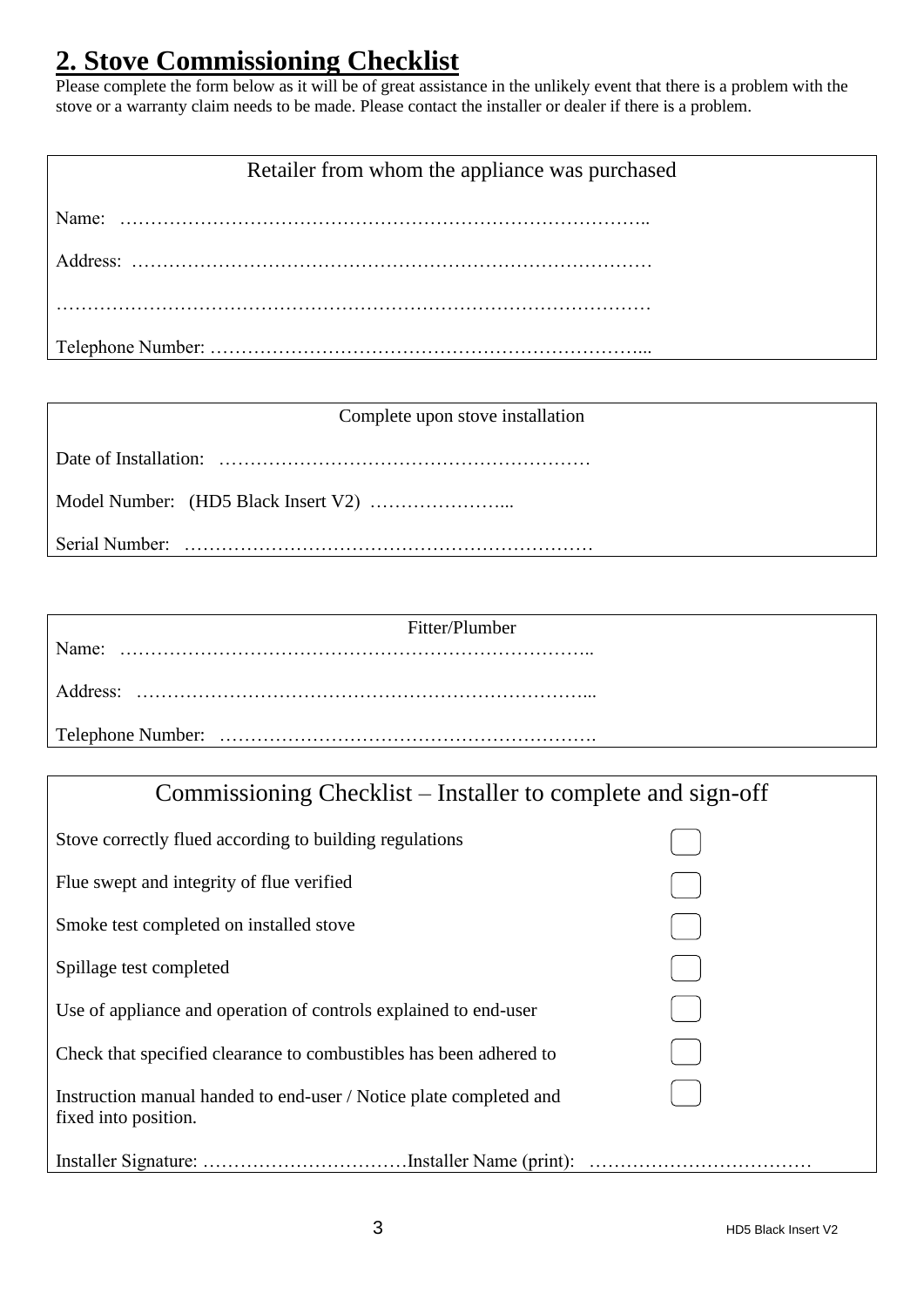# **3 Installation Instructions**

#### **READ THESE INSTRUCTIONS CAREFULLY BEFORE INSTALLATION**

**It is very important to understand the requirements of the National Building Regulations (England and Wales – Document J / Scotland - Part F/Document J (Republic of Ireland only) and standards BS 8303, BS 6461, BS 7566, along with any local regulations and working practices that may apply. Should any conflict occur between these instructions and these regulations then the regulations must apply.**

#### **Health and Safety Precautions**

**Works must be carried out with care to meet the requirements of Health and Safety (Health and Safety at Work Act 1974) and comply with the Health and Safety rules contained therein, and any new regulations introduced during the lifetime of these instructions.**

#### **Handling**

Adequate facilities must be available for unloading and site handling. Heat Design Cassette Stoves are very heavily built so always ask for assistance when lifting and siting the stoves.

#### **Fire Cement**

Some types of fire cement are caustic and should not be allowed to come into contact with the skin. In case of skin contact, wash immediately with plenty of water.

#### **Asbestos**

This stove contains no asbestos. If there is a possibility of disturbing any asbestos in the course of installation then please seek specialist guidance and use appropriate protective equipment.

#### **Metal Parts**

When installing or servicing this stove, proper care should be taken to avoid the possibility of personal injury.

#### **Important Chimney Warning**

This stove must not be installed into a chimney that serves any other heating appliance.

#### **Extractor Fan Warning**

There must not be an extractor fan fitted in the same room as the stove as this can cause the stove to emit fumes into the room. Ref doc J in building regulations.

#### **Cleaning and Chimney Sweeping**

**The appliance, flue & chimney must be cleaned and checked internally and externally regularly when in use and especially after a period on disuse (e.g. after summer).** Lift down the baffle regularly to check for build-up of soot or debris on the top from the flue pipe. Remove the baffle and check the flue spigot and connector is fully clear at regular intervals (Monthly). The chimney and flue connector must be swept annually. Any loose, broken or leaking joints or flue ways **MUST** be repaired immediately.

#### **Fuels**

Only use recommended fuels. The appliance can be damaged by burning petroleum coke, liquid fuels or general rubbish and this will invalidate your warranty and risk your personal safety. **The appliance must not be used as a rubbish incinerator**.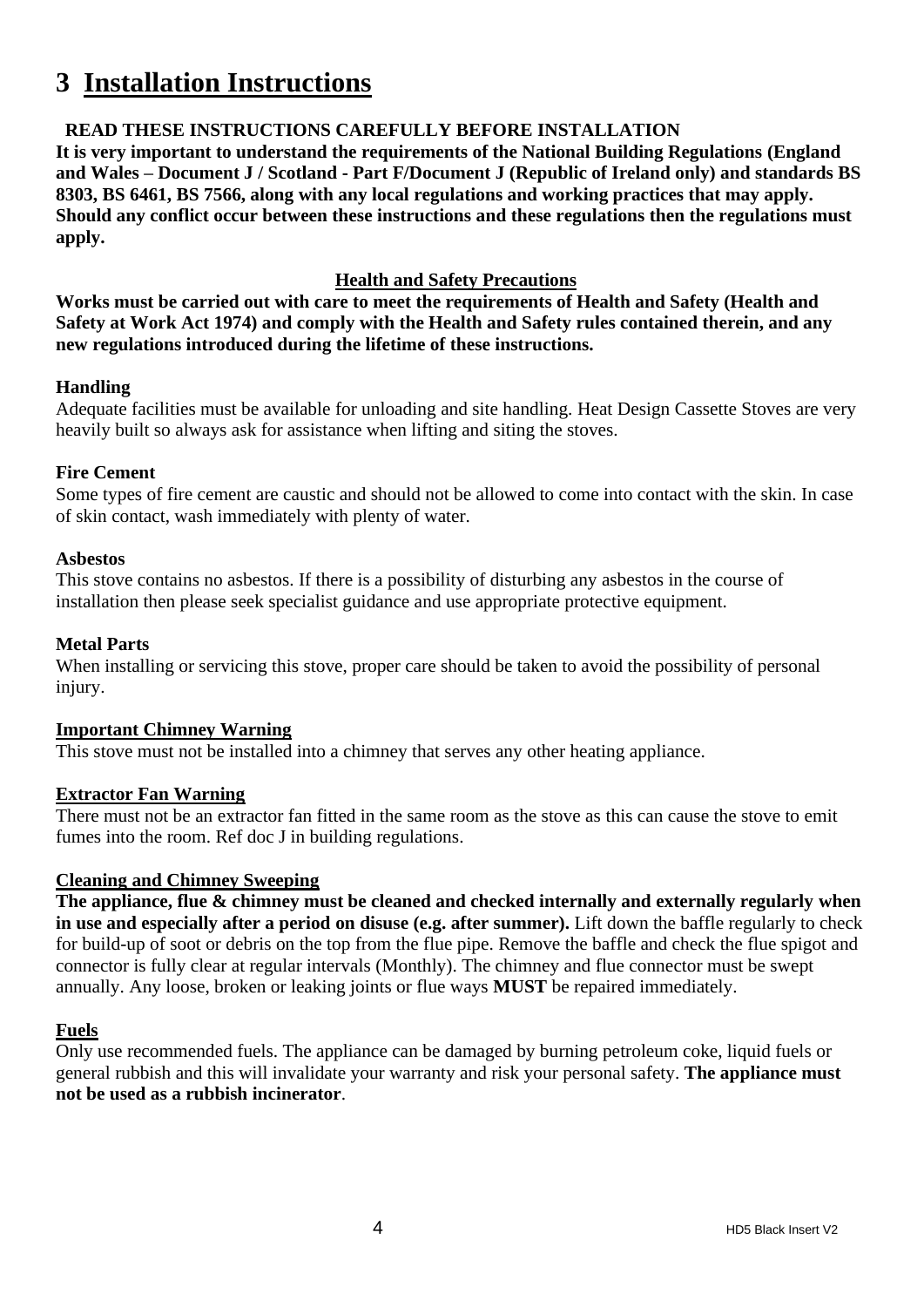#### **Maintenance**

Annual checking and servicing of the appliance and flue by a competent engineer is necessary for the stove to operated correctly.

#### **Ventilation**

Any Room or space containing an appliance should have permanent ventilation opening of free area of 550mm Sq per kw of rated output but in no case less than 6500mm sq where air permeability is greater than 5.0m3, or 6500mmsq +550mmsq per kw of rated output above 5 Kw where the air permeability is less than 5.0m3. "Note: If there is another appliance using air fitted in the same or adjacent room, it will be necessary to provide an additional air supply." **Ref Building Reg's Document J**

There must not be an extractor fan fitted in the same room as the stove as this can cause the stove to emit fumes into the room.

# **4.0 Installation Information**

#### **Chimney**

The chimney height and the position of the chimney terminal should conform to **Building Regulations**. Flue heights should be high enough to ensure sufficient draught to clear the products of combustion. Check that the chimney is in good condition, dry, free from cracks and obstructions. The diameter of the flue should not be less than 150mm and not more than 200mm. If any of these requirements are not met, the chimney should be lined by a suitable method. The chimney must be swept before connection to the stove.

Where the chimney is believed to have previously served an open fire installation, it is possible that the higher flue gas temperature from the stove may loosen deposits that were previously firmly adhered, with the consequent risk of flue blockage. It is therefore recommended that the chimney be swept a second time within a month of regular use after installation.

If you have any doubts about the suitability of your chimney, consult your local dealer/stockist or chimney specialist. If there is no existing chimney then either a solid fuel compatible prefabricated block chimney or a twin-walled insulated stainless steel flue to BS 1856-1 can be used. These chimneys must be fitted in accordance with the manufacturer's instructions and also please refer to the current issues of British Standards BS EN 15287-1:2007 for design, installation and commissioning of chimneys.

#### **Flue Draught**

A flue draught of minimum 1.2mm to a maximum 2.5mm water gauge (12 to 25 Pascals) is required for satisfactory appliance performance. The flue draught should be checked under fire at high output and, if it exceeds the recommended maximum, a draught stabiliser must be fitted so that the rate of burning can be controlled to prevent over-firing.

#### **Connection to the Chimney**

This appliance is **not** suitable for use in a shared flue. This appliance requires a direct flue connection to the spigot. If practical, an existing fireplace opening can be bricked up or sealed with a register plate and a short length of flue pipe of a minimum 125mm internal diameter may then be used to connect the stove to the register plate in the chimney. This flue pipe should conform to Building Regulations, the connecting pipe is fitted with the spigot. Ensure that the pipe end is no closer than 76mm to the side or rear chimney walls.

If necessary, a hole must be opened up into the flue way above the fireplace in order to fit the appliance to the flue correctly. Please consult HETAS recommended fitting methods if in doubt. It is **essential** that all connections between the stove and chimney-flue are sealed and made airtight with sealing rope, clamping rings and/or fire cement or heat resisting cement where required.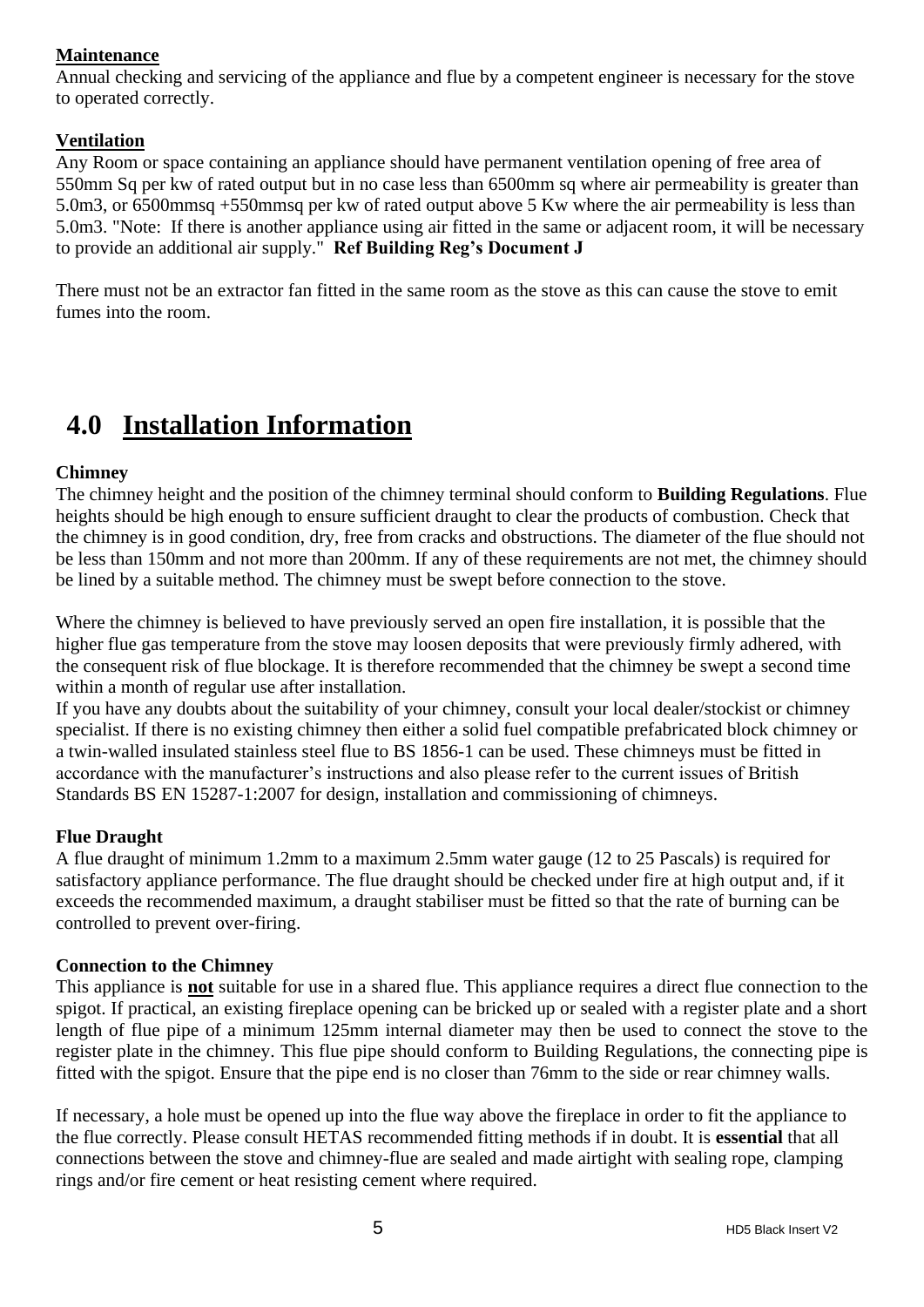Both the chimney and flue pipe must be accessible for cleaning and if ANY parts of the chimney cannot be reached through the stove (with baffle removed), a soot door must be fitted in a suitable position to enable this to be done.

In adverse weather conditions, downdrafts may occur causing smoke or fumes to spill into the room. If this occurs the appliance should be shut down as much as possible by closing the air controls and the room should be ventilated to clear the fumes. If the problem persists seek the advice of a chimney sweep.

#### **Material Clearances**

| <b>Safety Distances from Combustible Surfaces:</b> |          |          |                      |          |
|----------------------------------------------------|----------|----------|----------------------|----------|
| Model                                              | Back     | Side     | Front                | Shelf    |
| HD5 Black Insert                                   | $250$ mm | $150$ mm | $1100 \,\mathrm{mm}$ | $600$ mm |

This appliance must be installed in a recess which must not contain any combustible materials. Wooden battens and plasterboard should not be used within the clearance to combustibles.

In addition it is strongly recommended that any furniture or other combustible materials are kept at least 1100mm clear from the front of the stove and any mantle is at least 600mm above the stove.

#### **Hearths:**

This stove requires a 12mm thick non-combustible hearth beneath them to protect the building. A noncombustible superimposed hearth forming an apron of at least 225mm at the front of the stove and 150mm on either side must also be provided. The superimposed hearth must not be less than 12mm thick and must have a clearly defined edge (change of level) to discourage placing of any combustible materials on or partially over it. Ensure the chimney system is supported, the stove and hearth should not be supporting the weight of the flue system.

The appliance must be installed on a floor with adequate load-bearing capacity. If the existing construction does not meet this requirement, suitable measures (e.g. load distributing plate) should be provided to achieve it.

The clearance distances to combustible material beneath, surrounding or on the hearth and walls adjacent to the hearth should comply with the guidance on the separation of combustible material given in Building Regulations Approved Document J.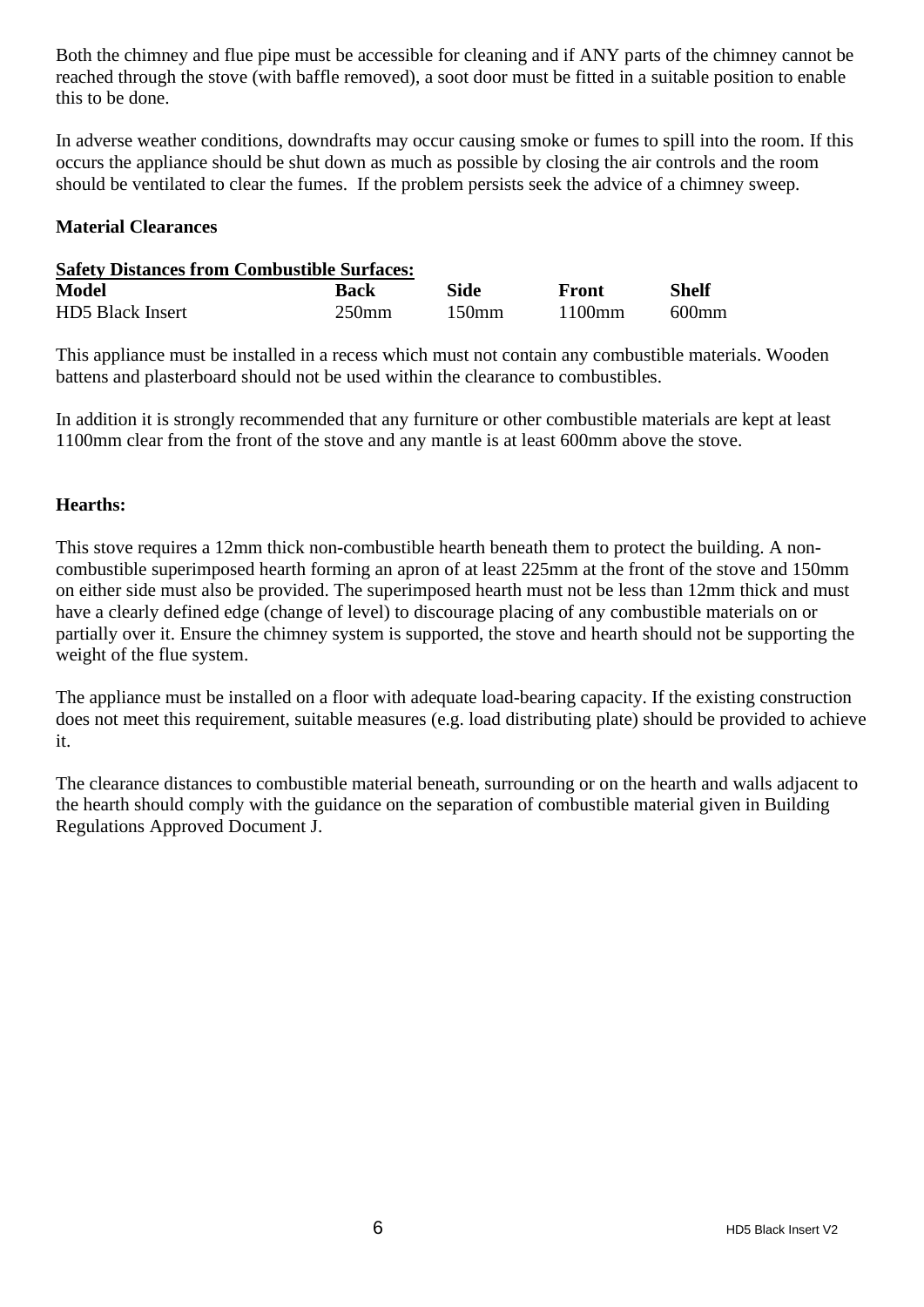### **4.4 Fitting the stove**

### **Installing the Stove**

Please note that the each installation is unique to the particular household and it is not possible to give recommendations in this manual to cover every situation. The installation must comply with building regulations and be completed using "Best Practice" methods.

**Note that most fireplaces have a supporting Lintel. Never remove this without first supporting the remaining structure of the building. The stove of flue system must not be used to support the structure of the building.**

#### **Fitting a stove into a clay chimney system.**

- (i) Remove the baffles, internal plates, and log retainer.
- (ii) It's recommended to drop a 5" flexi liner down the chimney. Then lift the stove into position taking care not to scratch the hearth.
- (iii) **Ensure the flexi is T600 rated and any adaptors are 1mm stainless steel. ( Ref Irish building regulations doc J ) Always use a minimum of 600mm of 3mm single wall connecting flue between the stove and the flue where possible,** Connect the single to flexi adaptor to the flexi flue then to the 3mm single wall flue, then connect to the collar of the stove. Seal between all joints using fire cement. It is important all joints are airtight for proper operation of the stove.
- (iv) Replace the baffle, internal plates and log retainer by completing step in reverse.

#### **Commissioning and Handover**

Upon completion of the installation, allow a suitable period of time for any fire cement and mortar to dry out. A small fire may then be lit and checked to ensure the smoke and fumes are taken from the stove up the chimney and emitted safely to atmosphere.

Notice plate should be filled out with indelible ink and located either (A) next to the electricity consumer unit, (B) next to a gas consumer unit or (C) next to the chimney or hearth.

Advise the customer not to run the stove at full output for at  $3 - 4$  days. Explain that the stoves can provide much more or less than their rated heat outputs depending upon how they are burnt and fuels and fuel loads used.

On completion of the installation and commissioning, ensure that the operating instructions and operating tools (including glove) for the stove are left with the customer. You must be sure to advise the customer on the correct use of the appliance, along with clear and comprehensive information on any continuing maintenance required for the effective operation of the appliance in order to protect the health and safety of the building occupants. Inform them to use only the recommended fuels for the stove.

Advise the user on what to do should smoke or fumes be emitted into the room from the stove – see **Safety Notes** section. The user should be warned that they **MUST** use a suitable fireguard in the presence of children, aged and/or infirm persons.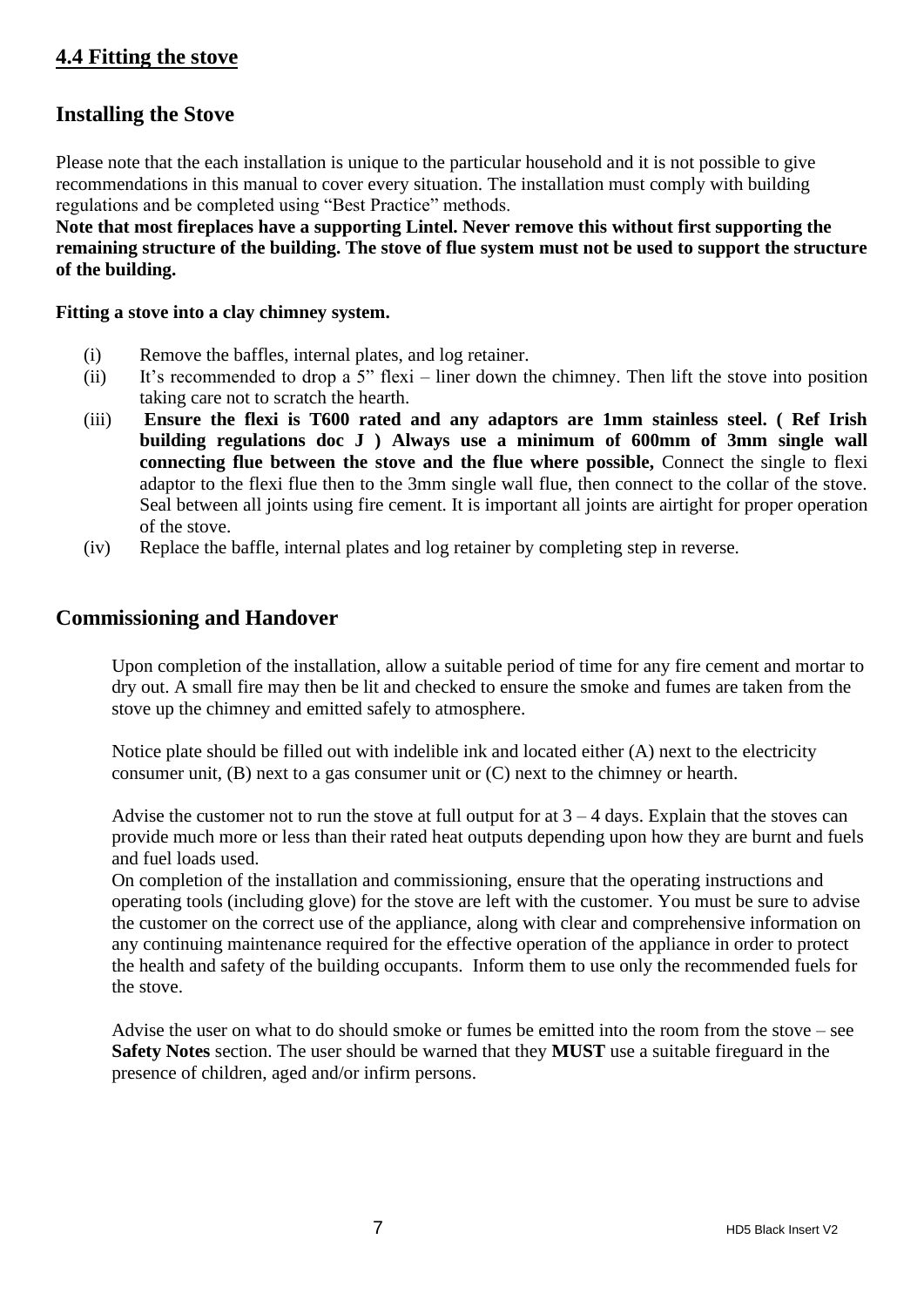# **5. Technical Data**

| <b>Technical Specifications</b> |                                                                                                    |                   |  |
|---------------------------------|----------------------------------------------------------------------------------------------------|-------------------|--|
|                                 | <b>HD5</b> Black Insert                                                                            |                   |  |
| <b>Fuel</b>                     | <b>Wood</b>                                                                                        | <b>Solid Fuel</b> |  |
| *Nominal Heat Output (kW)       | 4.6                                                                                                | 4.0               |  |
| Efficiency $(\% )$              | 83.3                                                                                               | 83.8              |  |
| CO@13% O2                       | 0.12                                                                                               | 0.05              |  |
| Flue Temp: $(^{\circ}C)$        | 194                                                                                                | 221               |  |
| <b>Flue Outlet Size (Inch)</b>  | 5                                                                                                  |                   |  |
| Max Log Length:                 | $200$ mm                                                                                           |                   |  |
| Weight                          | 78kg                                                                                               |                   |  |
| <b>Recommended Fuel</b>         | Kiln / Seasoned wood with moisture content of less than 20% / Solid fuel<br>for a closed appliance |                   |  |

\*Average reading at nominal output





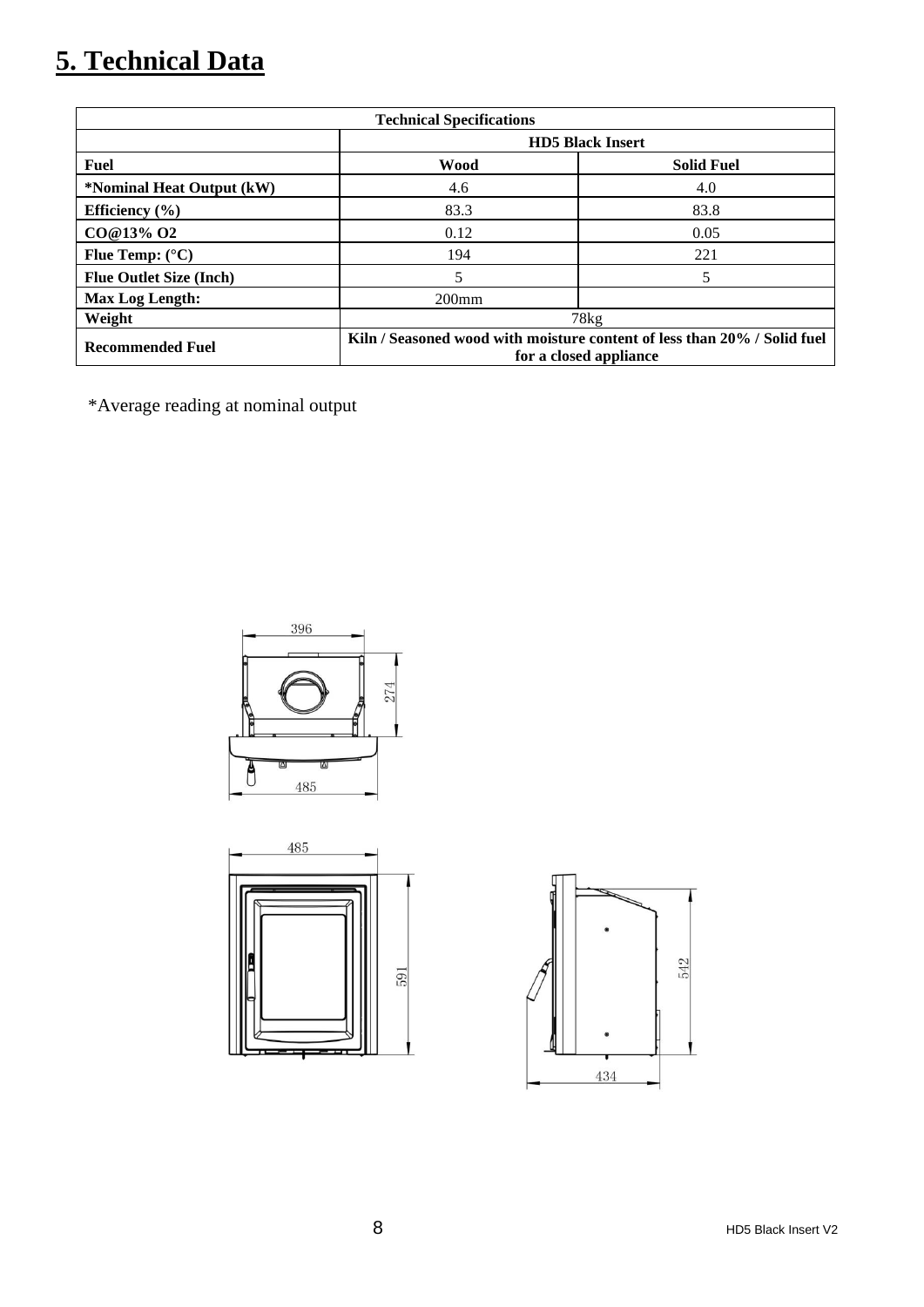# **6 Operating Instructions**

This appliance is not designed for open operation and therefore should **not** be operated with the doors open.

This stove is designed to burn cleanly with high efficiency. When used correctly this stove will burn very efficiently and cleanly with the very useful feature of clean glass. However, for this product to work properly it must be used correctly.

It is **essential** that the stove has an adequate air supply for combustion and ventilation. The primary, secondary and tertiary air inlets must be kept clear from obstruction.

**Warning!** This appliance will be very **hot** when in operation and due care should be taken when operating the controls. A leather glove is provided to assist safe operation.

Do not use an aerosol spray on or near the stove when it is alight.

#### **6.1 Air Controls**

#### **Primary Air**

Primary air is controlled via the sliding air control (Right Hand Lever) at the bottom of the stove door. This provides a conventional air under draught to the bed of the fire. The primary air is used when lighting the stove or when the fuel bed goes very low. Once the stove is properly lit the primary air should be fully closed when burning wood. Sliding the control forward increases the primary air while sliding the control back decreases the primary air.

#### **Secondary Air (Airwash)**

The Insert stove has a sophisticated "air wash" system designed to keep the glass clean. This sV2ndary air supply to the stove is controlled via a sliding air control (Left Hand Lever) at the bottom of the stove door.

In order to keep the glass clean always leave this control open some way whilst burning unless the stove is being shut right down for a long period

#### **Tertiary Air**

This preheated tertiary air burns off uncombusted gases in the products of combustion thereby improving efficiency, increasing heat output and decreasing unwanted atmospheric emissions. At certain stages of burning you will notice "jets" of flame emerging near the air holes to the rear of the firebox.

#### **Multi-fuel Grate**

Your Heat Design Stove is fitted with a multi-fuel grate. To de-ash use a poker, ensure that the primary airflow is not impeded, as a build-up of ash from underneath can damage the cast iron grate.

#### **Ashpan**

It is essential that you empty the ash pan every day. Use the thick end of tool to hook onto and lift the ash pan out of the stove. Replace the empty ashpan in the stove making sure to push it fully into place so that all the ash falls into it. **DO NOT allow ash to build up underneath the bed as this may cause damage to the grate. Never operate the stove without the ashpan in place.**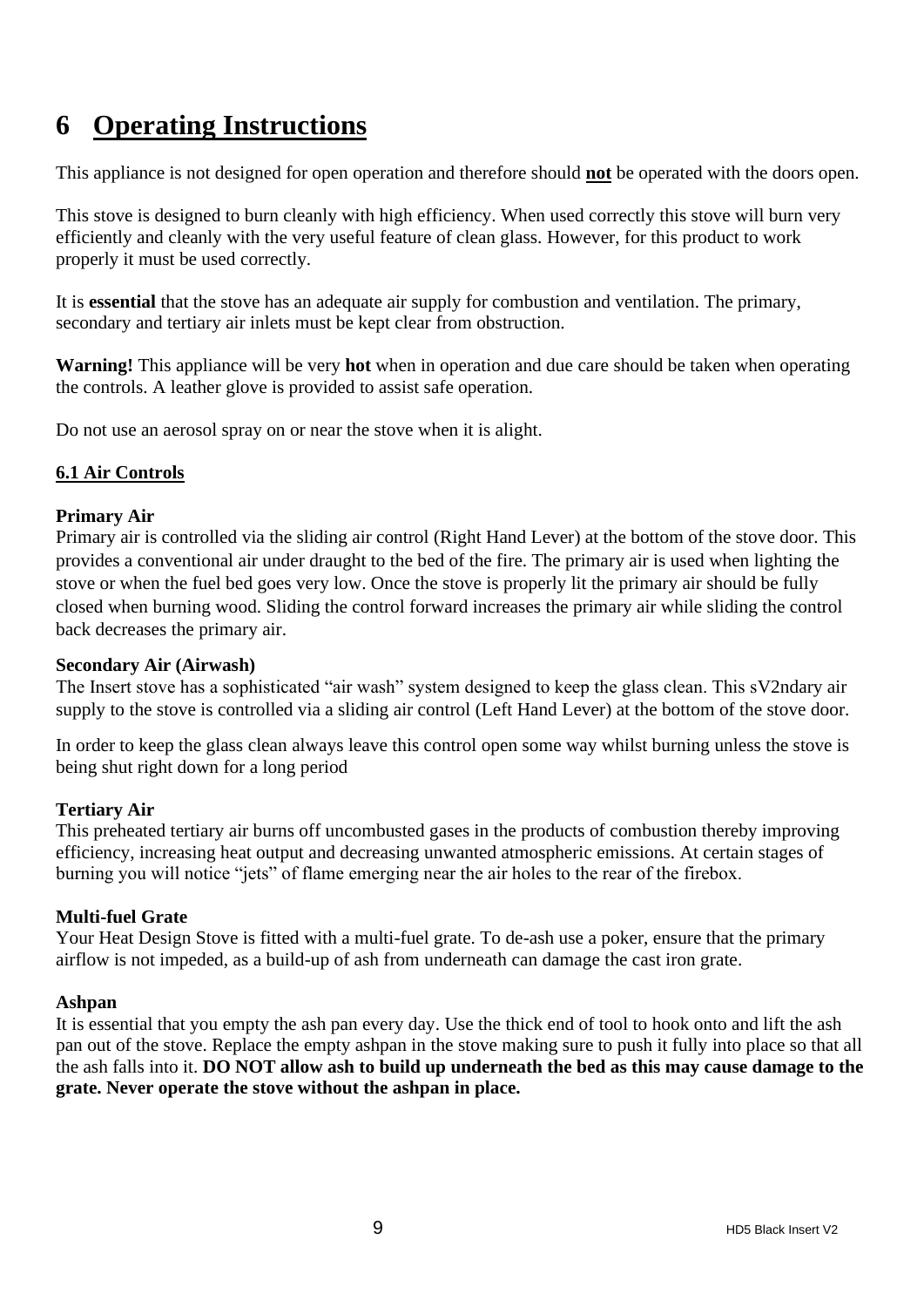### **6.2 Cleaning**

**Glass:** Despite the advanced air wash system provided, the glass will still need cleaning from time to time depending on the fuel quality and burning rates used. Never clean glass when the stove is hot. Always use stove glass cleaner or ceramic hob cleaner, which is available from your stove retailer. As an alternative, use a wet cloth with some of the wood ash if burning wood but be very careful to use very clean ash so as not to scratch the glass.

**Outer body:** The outer body simply needs to be dusted from time to time. DO NOT use any kind of furniture polish or cleaning agent other than your stove suppliers recommended paint.

**Inner firebox:** Brush the inside of the firebox clean from time to time to check the integrity of the plates and liners etc. It is not normally necessary to re-paint inside the firebox due to the high temperatures that mean that the paint does not have much effect before being burnt off. Steel and vermiculite board liners are resilient firebox materials and will give reliable service without major cleaning or work on the firebox. The liner boards may require replacement fairly regularly depending upon fuel and the type of usage experienced. Lining boards are not covered by warranty, as they are a wearing consumable part. **Baffle:** It is essential to check the top of the baffle for build up of soot and ash regularly when in use and

after a long period of no use. From time to time remove the baffle if necessary to ensure that the flue way entrance is clear.

#### **6.3 Fuels**

#### **Wood**

Burn **ONLY** seasoned / Kiln dried timber products with a moisture content of less than 20%. To obtain this moisture content allow cut wood to dry for at least 12-18 months. **Do not burn construction timber, treated of painted wood, manufactured board or pallets.**

#### **Solid Fuel**

Burn only manufactured smokeless fuels listed as suitable for use in a closed appliance. **Do not burn bituminous coal, "petro-coke" or other petroleum based fuels as this will invalidate the warranty.**

#### **6.4 Notes on Wood burning**

Loading 1 to 2 medium sized logs will produce a good output with reasonable burn time. The stove will need to be refuelled approximately every 0.75 hours depending on burn rate. Always make sure that flames are visible above the wood after re-fuelling for cleanest burning. Open the air wash full for 2 to 5 minutes to achieve full flames above the fuel. Carefully adjusting the secondary air controls and fuel load will then control the burn rate of the stove. Wood burns most efficiently with the primary air controls closed and the secondary (air wash) controls open about 25%, this setting will give the stoves nominal output. **See also:** section entitled 'Lighting the Stove'.

Wood burns best on a bed of ash and it is therefore only necessary to remove surplus ash from the stove occasionally**. If the grate is completely clear, place a few handfuls of ash into the slots in the grate to help the firebed build up.**

Burn only dry, well-seasoned wood, which should have been cut, split and stacked - under protection from rain - for at least 12-24 months with free air movement around the sides of the stack to enable it to dry out. Burning wet or unseasoned wood will create tar deposits in the stove and chimney and will not produce a satisfactory heat output. **Wood that is not properly dry ('dry' is considered to be less than 20% internal moisture content) uses up energy from the burn process to evaporate the water inside the wood thus creating very poor conditions for combustion**. The main cause of burning problems with wood stoves is due to excessively damp wood. Wood can appear perfectly dry on the outside but still contain 40-50% water on the inside. A moisture meter can be purchased from some stove and equipment suppliers if you wish to check your wood source is correct.

#### **6.5 Notes on Burning Solid Fuel**

See section 6.6 on lighting the stove. After the fire has become established close the airwash until it is approximately 25% open and use the primary air control to set the burn rate. De-ash the stove by using a poker before adding new fuel. Open the primary air 100% for a few minutes before refuelling to establish a good hot bed. Leave the primary air fully open for 2-3 minutes after adding the new fuel and then adjust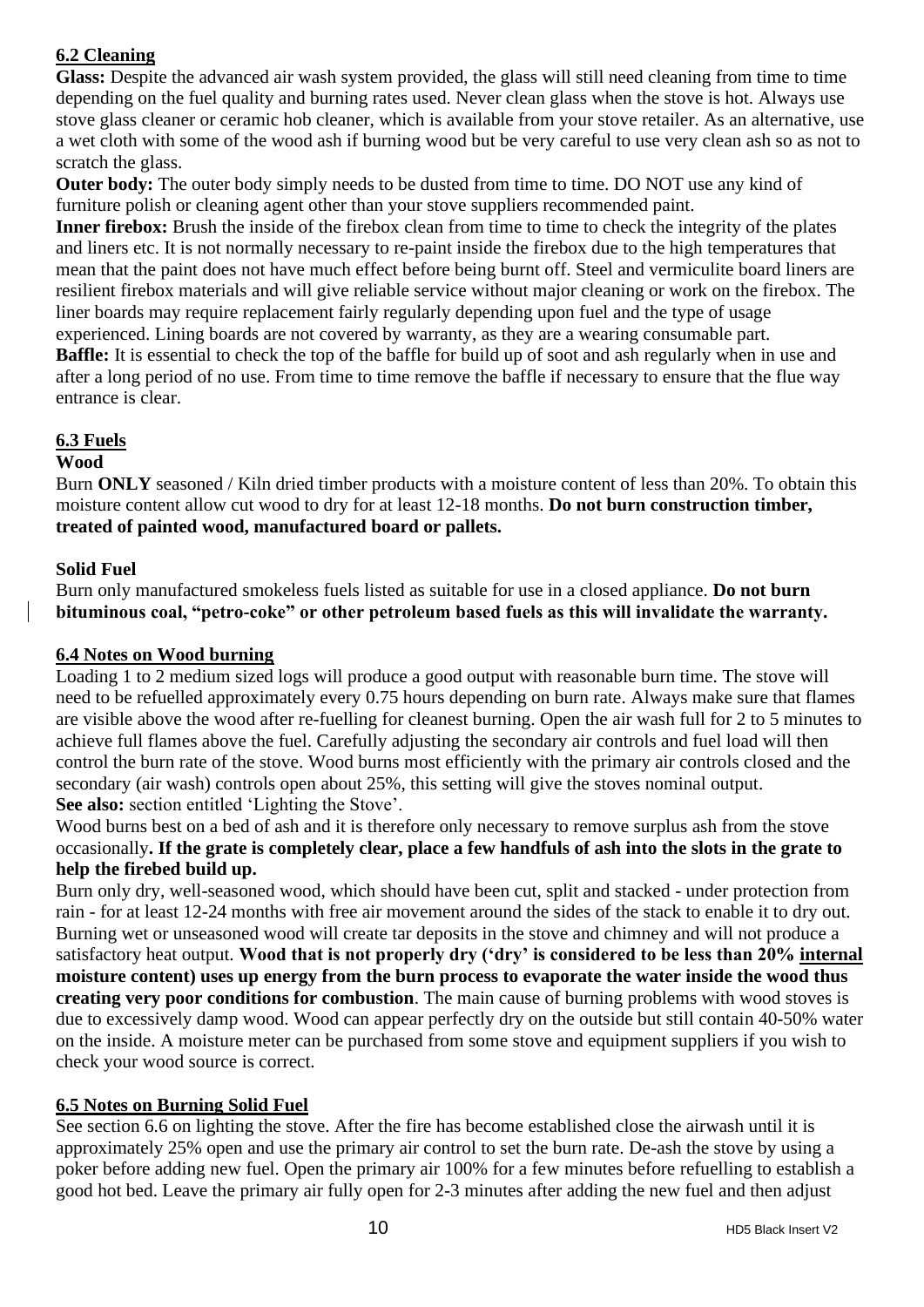until approximately 25% open to achieve nominal output. With experience you will learn to adjust the controls to establish personal settings. It is better to refuel little and often, this burns the fuel more efficiently and prolongs the life of the stove. **Please view the guidance note on burning solid fuel at the back of this manual.**

#### **6.6 Lighting the Stove**

We recommend that you have two or three small fires before you operate your stove to its maximum heat output. This is to allow the paint to cure in steadily and to give a long service life of the paint finish. During this curing in process you may notice an unpleasant smell whilst the finishes finally cure. It is non-toxic, but for your comfort we would suggest that during this period you leave all doors and windows open.

First, open the primary / tertiary and secondary air wash control fully. Load the firebox with plenty of starting fuel, i.e. paper, dry sticks and/or firelighters. Light the fire at the base leaving the primary and secondary air control fully open. Leave the door slightly ajar for 5 minutes to enhance initial starting and reduce smoke emission – **DO NOT** leave the stove unattended if the door is left ajar. Allow the fuel to reach a steady glow and build the fire up gradually by adding a few small sticks or well split logs at a time. Once you have a good fire bed established across the grate, further fuel can be added step by step as required. Don't be tempted to overload the fire bed with fuel all at once or close down the air controls too much until the fire is really well established for some time. Once the ignition period is well under way close the primary air and gradually reduce the secondary air wash control opening to establish the burning intensity you require (usually open 25% approx.). Leave the tertiary air controls open for high efficiency burning.

#### **6.7 Re-fuelling**

When burning wood, the fire will die down as the fuel is consumed. When the flames disappear and the remainder is breaking down into glowing embers it is an appropriate time to consider re-fuelling. NOTE: If the flames disappear and there are still lumps of solid wood left this indicates excessive moisture in the wood or insufficient air supply/flue draught.

**Note:** To eliminate unwanted smoke emission, after loading new logs on to the fire, open the air wash control up fully for 3 to 5 minutes to boost the fire and get flames issuing from the top of the fuel as soon as possible. When flames are well established, reduce the air wash to the running setting required. Burning without flames above the fuel will create unnecessary smoke. Do not load fuel above the tertiary air inlet holes at the back of the firebox.

Loading 1 to 2 medium sized logs will produce a good output with reasonable burn time, generally small logs will burn up quicker producing a high output for a short time and a large log will take longer to burn and produce less output over a given time. These appliances are approved for intermittent operation on wood (0.75 to 1.5 hour burn cycles. The fire will then often need reviving by first de-ashing and then using small pieces of wood and plenty of air to get flames issuing from the wood again.

#### **6.8 Shutting Down**

The stove will normally shut down by itself as the fuel is consumed. In order to shut down the stove for other reasons, close all air controls. If the controls are left in this position, the fire will eventually burn out. If you want to revive the fire open the secondary air controls fully.

**Warning! -** The stove will remain **very hot** for a considerable time after the fire has died down or been extinguished.

**Warning!- Petroleum coke fuels or household waste must not be burnt on this appliance.**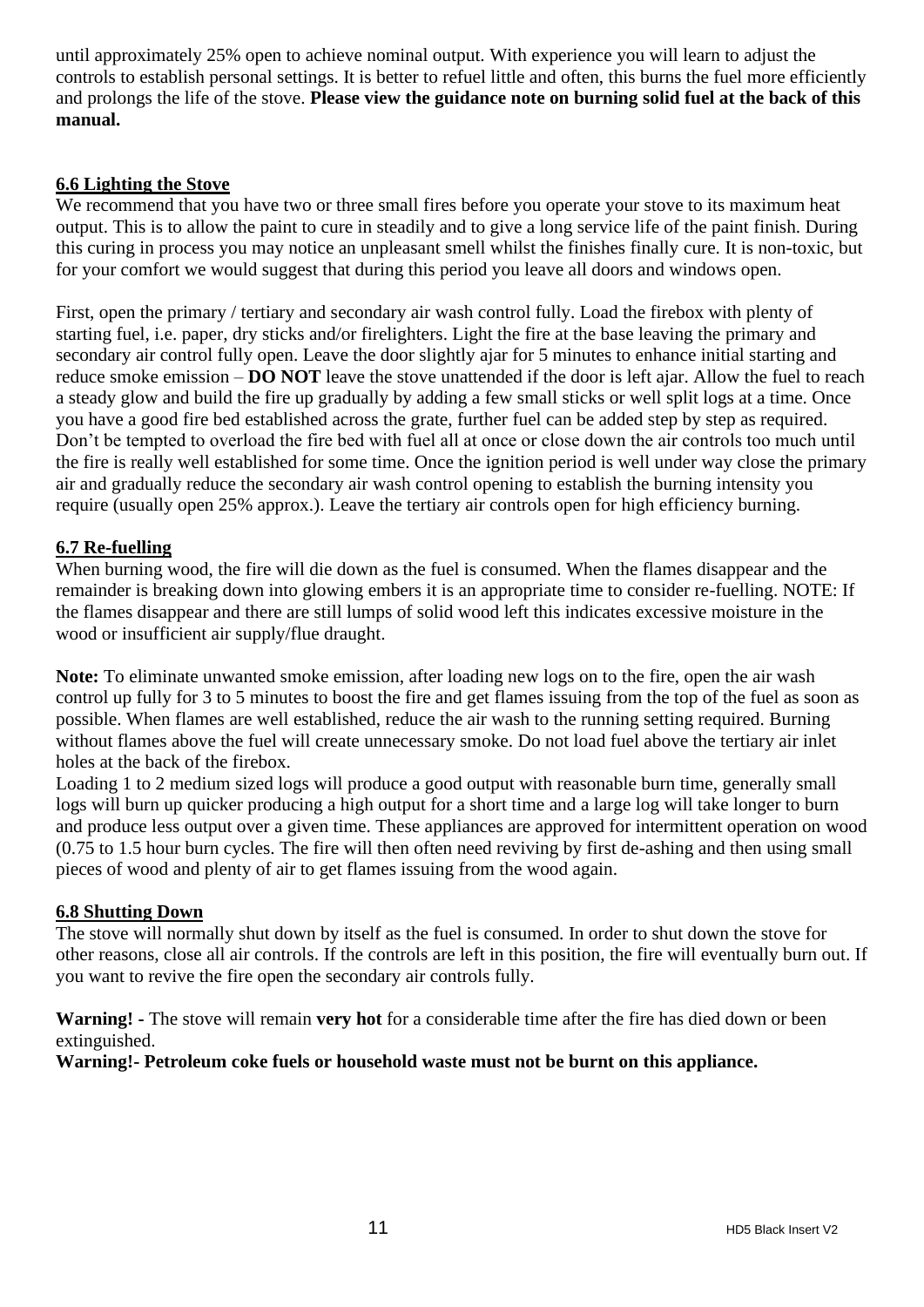#### **6.9 Maintenance**

Inspect the inside of the firebox and above the baffle plate every month during use. **See chimney cleaning section in section 3 Warnings and Important Information. Only use manufacturers recommended replacement parts on the appliance**

#### **6.10 Seasonal Use**

Remove the baffle and inspect the inside of the stove and the flue ways and ensure they are 100% clear after a period of disuse, for example if the stove is not used during the warmer periods of the year. Also set the air controls half open to keep the appliance ventilated and stop the build-up of any moisture inside.

### **7.0 Safety Notes for your guidance**

*FIRES CAN BE DANGEROUS* – Always use a fireguard in the presence of children, the elderly or the infirm.

**DO NOT OVERFIRE** – it is possible to fire the stove beyond its design capacity, this could damage the stove, so watch for signs of overfiring – if any part of the stove starts to glow red, the fire is in an overfire situation and the controls should be adjusted accordingly. Never leave the stove unattended for long periods without first adjusting the controls to a safe setting – careful air supply control should be exercised at all times.

Any unauthorised modifications of this appliance will render the guarantee null and void and could be potentially dangerous. Replacement parts should only be sourced from San Remo approved dealers

#### **CO ALARMS**

Building Regulations require that whenever a new or replacement fixed solid fuel or wood/biomass appliance is installed in a dwelling a carbon monoxide alarms must be fitted in (A) same room as the appliance and, (B) either inside each bedroom or within 5 meters of the bedroom door measured along the path of the corridor. Ref: building regulations doc J. Further guidance on the installation of the carbon monoxide alarm is available in IS EN 50291-1:2010/A1:2012 and from the alarm manufacturer's instructions.

**Provision of an alarm must not be considered a substitute for either installing the appliance correctly or ensuring regular servicing and maintenance of the appliance and chimney system.**

Your installer should have fitted CO alarms in the same room as the appliance and, either inside each bedroom or within 5 meters of the bedroom door measured along the path of the corridor. Ref: building regulations doc J. If the alarm sounds unexpectedly, follow the instructions given under "Warning Note" below.

#### **WARNING NOTE – FUME EMISSION**

Properly installed, operated and maintained this appliance will not emit fumes into the dwelling. Occasional fumes from de-ashing and refuelling may occur. However, persistent fume emission is potentially dangerous and must not be tolerated.

If fume emission does persist, then the following immediate action should be taken: -

- 1. Open doors and windows to ventilate room and all people then to leave the premises
- 2. Let the fire go out
- 3. Check for flue or chimney blockage and clean if required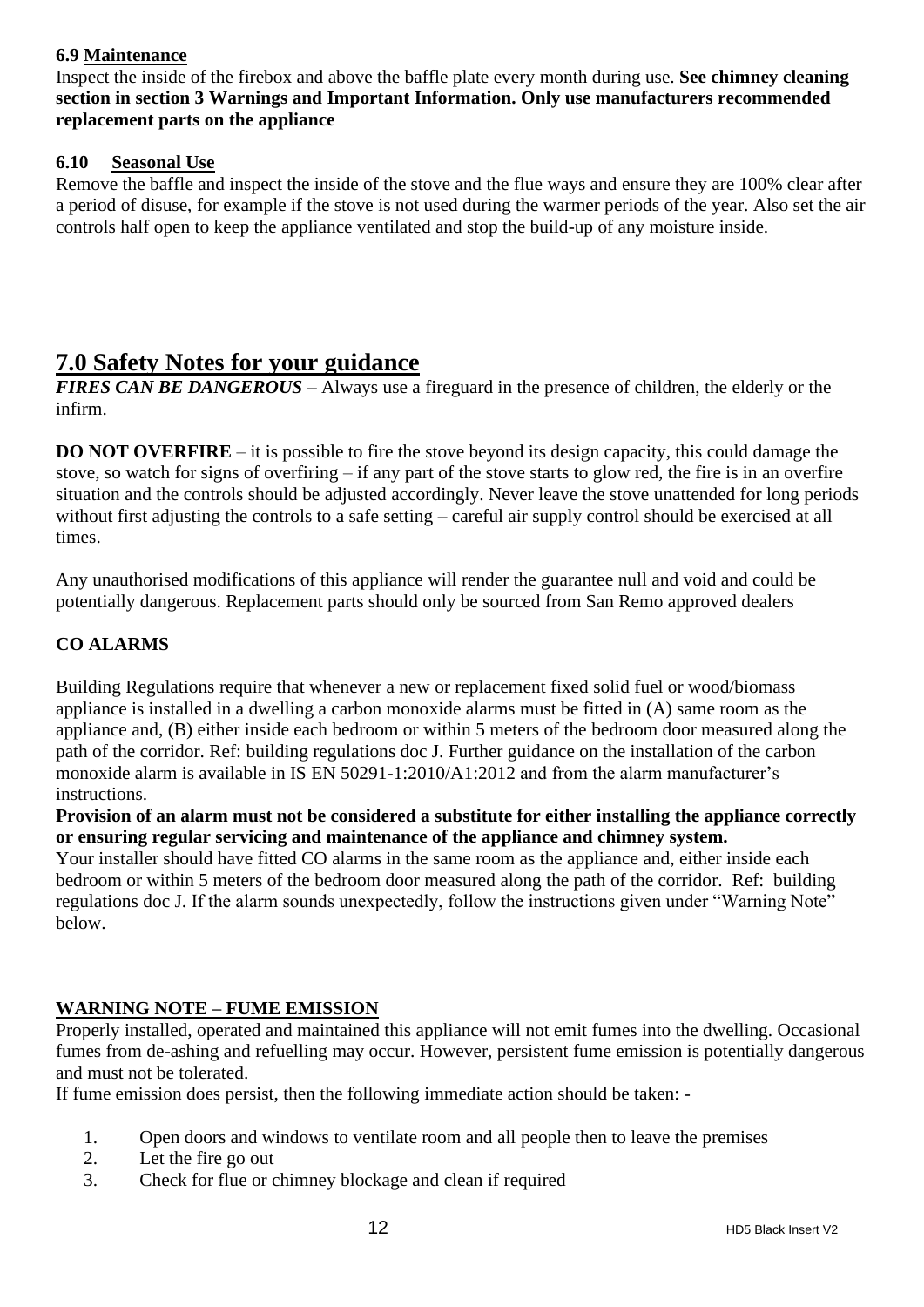4. Do not attempt to re-light the fire until the cause of the fume emission has been identified and corrected. If necessary seek expert advice.

The most common cause of fume emission is flueway or chimney blockage. For your own safety these must be kept clean at all times.

#### **IN THE EVENT OF A CHIMNEY FIRE**

- Raise the alarm to let others in the house know.
- Call the Fire Brigade
- Reduce the appliance-burning rate by closing all air controls.
- Move furniture and rugs away from the fireplace and remove any nearby ornaments.
- Place a fireguard or spark guard in front of the stove.
- Feel the chimneybreast for sign of excessive heat.

If the wall is becoming hot, move the furniture away. Ensure that the Fire Brigade can gain access to your roof space in order to check this area for signs of fire spread.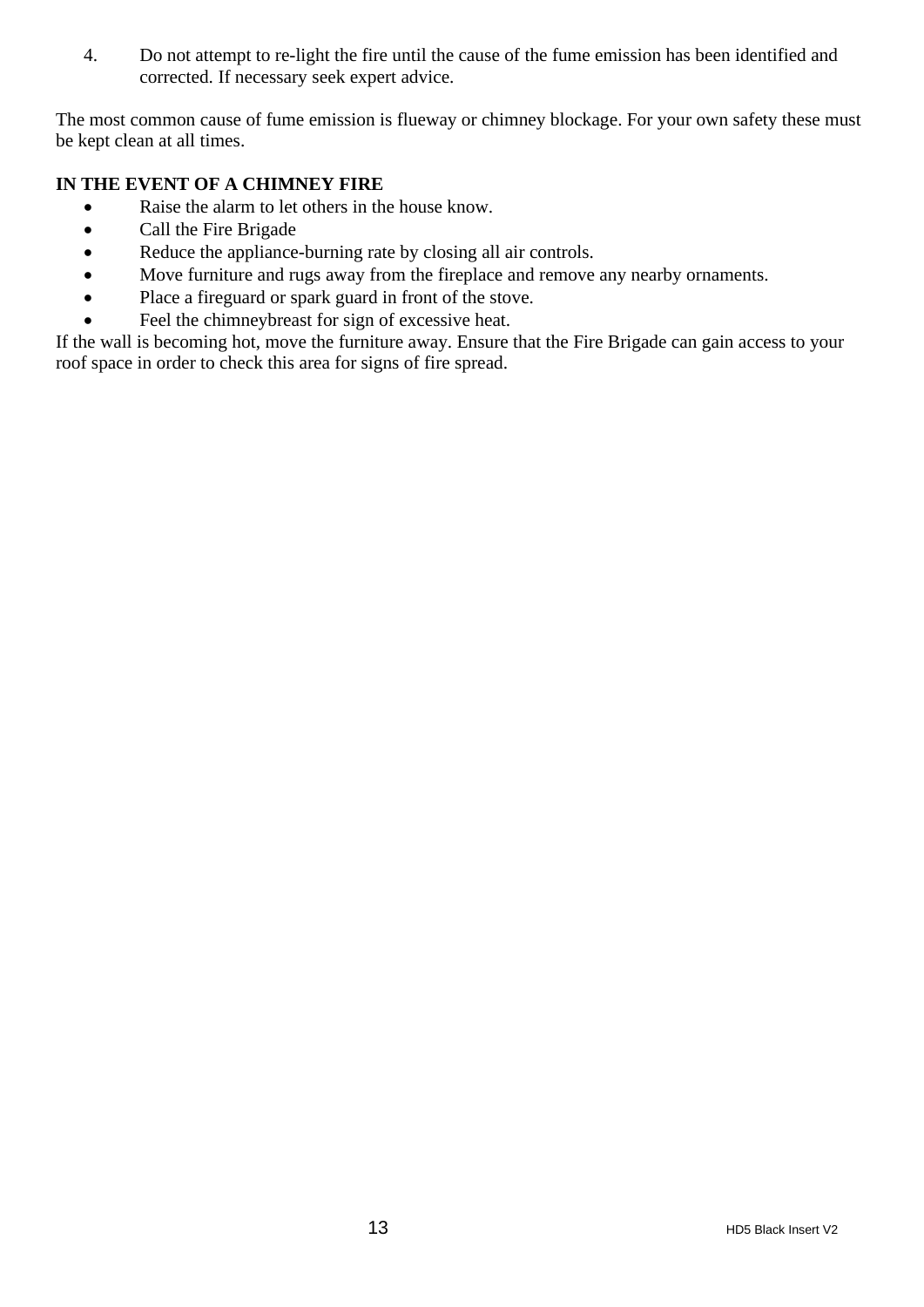### **8 Frequently Asked Questions**

*1 Do stoves require a chimney?* All of our multi fuel and wood burning stoves require a suitable chimney or professionally installed flue system.

2 *How do I clean the chimney?* You will require a chimney sweep to clean the chimney. It is essential to provide a dedicated chimney cleaning access door when installing the flue of the stove in some situations. In other situations the chimney can be swept through the firebox.

*3 Who should install my stove?* Heat Design want you to enjoy the maximum performance from your appliance. To ensure this, it is essential that they are installed correctly. We strongly recommend that your stove is installed by a suitably qualified installer e.g HETAS.

*4 How do I regulate the heat output?* Each stove has various air controls, which will allow you to easily regulate the heat output and refuelling rate.

*5 What warranty do I get?* Heat Design will replace, free of charge, any working part that fails (under normal operating conditions) within 12 months of purchase. Consumables such as glass, firebox lining boards or stove rope and adhesives are not guaranteed. *A call out charge will apply if our engineer attends any stove problem that is not related to product failure.*

*6 Where can I get spare parts?* Your local Heat Design retailer will be pleased to supply spare parts and to provide any other information you require.

*7 Can the doors be left open while burning?* **NO** for safety and heat efficiency the doors should remain closed.

*8 Why is the stove smoking when lit?* A flue with back draught problems is almost certainly the cause of a smoking stove. Also check adequate ventilation is present. A qualified fitter should complete both a smoke pressure and flow test prior to fitting the stove to ascertain the integrity of the flue.

*9 Why should I "Run in" my stove?* To begin, light a series of small fires over a period of a few days to allow the paint finish to cure. The stove is finished with a highly heat resistant paint. The finish can be renovated with stove paint available from your local stove retailer. If the stove is not "run in" correctly, this may cause the paint to discolour and flake.

*10 What is Over Firing?* Your stove should never be used in a manner to cause over firing. Over firing can be caused by over loading the stove with fuel, and with primary controls open. If any part of stove glows "red" your stove is over firing and your draught control should be adjusted to restrict airflow to stove. Over firing can cause permanent damage to the appliance, which is not covered by warranty.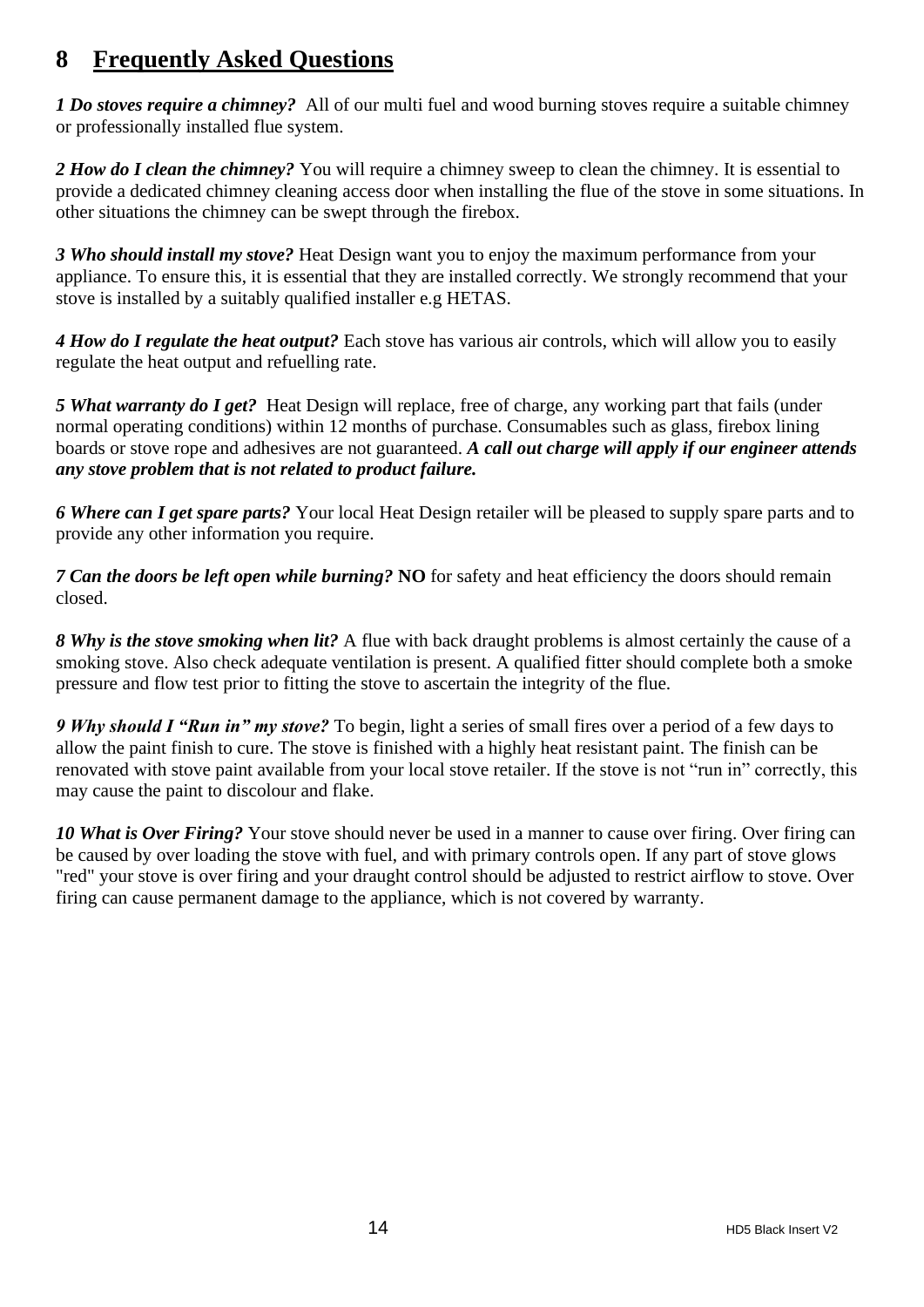# **9. SPARE PARTS LISTS & CODES**

### **HD5 Black Insert V2**



|    | Component                      | HD5 - Black Insert V2 |    | Component                            | HD5 - Black Insert V2 |
|----|--------------------------------|-----------------------|----|--------------------------------------|-----------------------|
| 01 | Door Glass                     | Y1HD5BLI05D01B        | 26 | Door                                 | Y1HD5BLI05D32B        |
| 02 | Glass Brackets and Screws      | Y1HDID02E             | 27 | Primary Air Control including handle | Y1HD5BLI05D33B        |
| 03 | Door Handle assembly           | Y1HD5BLI05D03A        | 28 | Front                                | Y1HD5BLI05D34B        |
| 04 | Coal Catcher                   | Y1HD5BLI05D04A        | 36 | <b>Outer Casing</b>                  | Y1HD5BLI05D43B        |
| 05 | Back Plate/fireboard           | Y1HD5BLI05D05B        | 37 | <b>Inner Casing</b>                  | Y1HD5BLI05D44B        |
| 06 | Side Plate LH Plate/ fireboard | Y1HD5BLI05D06B        | 39 | Multi-fuel kit                       | Y1HD5BLI05D46A        |
| 07 | Side Plate RH Plate/ fireboard | Y1HD5BLI05D07B        | 42 | Secondary Air Handle                 | Y1HD5BLI05D49B        |
| 16 | <b>Baffle Plate</b>            | Y1HD5BLI05D19B        | 43 | <b>Static Grate</b>                  | Y1HD5BLI05D50B        |
| 19 | Airwash Housing                | Y1HD5BLI05D22B        | 44 | Door Hinges                          | Y1HD5BLI05D51A        |
| 20 | Collar                         | Y1HD5BLI05D24B        | 53 | Door Latch roller                    | Y1HD5BLI05D61A        |
| 22 | Ashpan                         | Y1HD5BLI05D28B        | 76 | 6mm Rope for Glass - 1280mm          |                       |
| 25 | Ashpan tool                    | Y1HD5BLI05D31A        | 80 | 8mm Rope for Door - 2070mm           |                       |